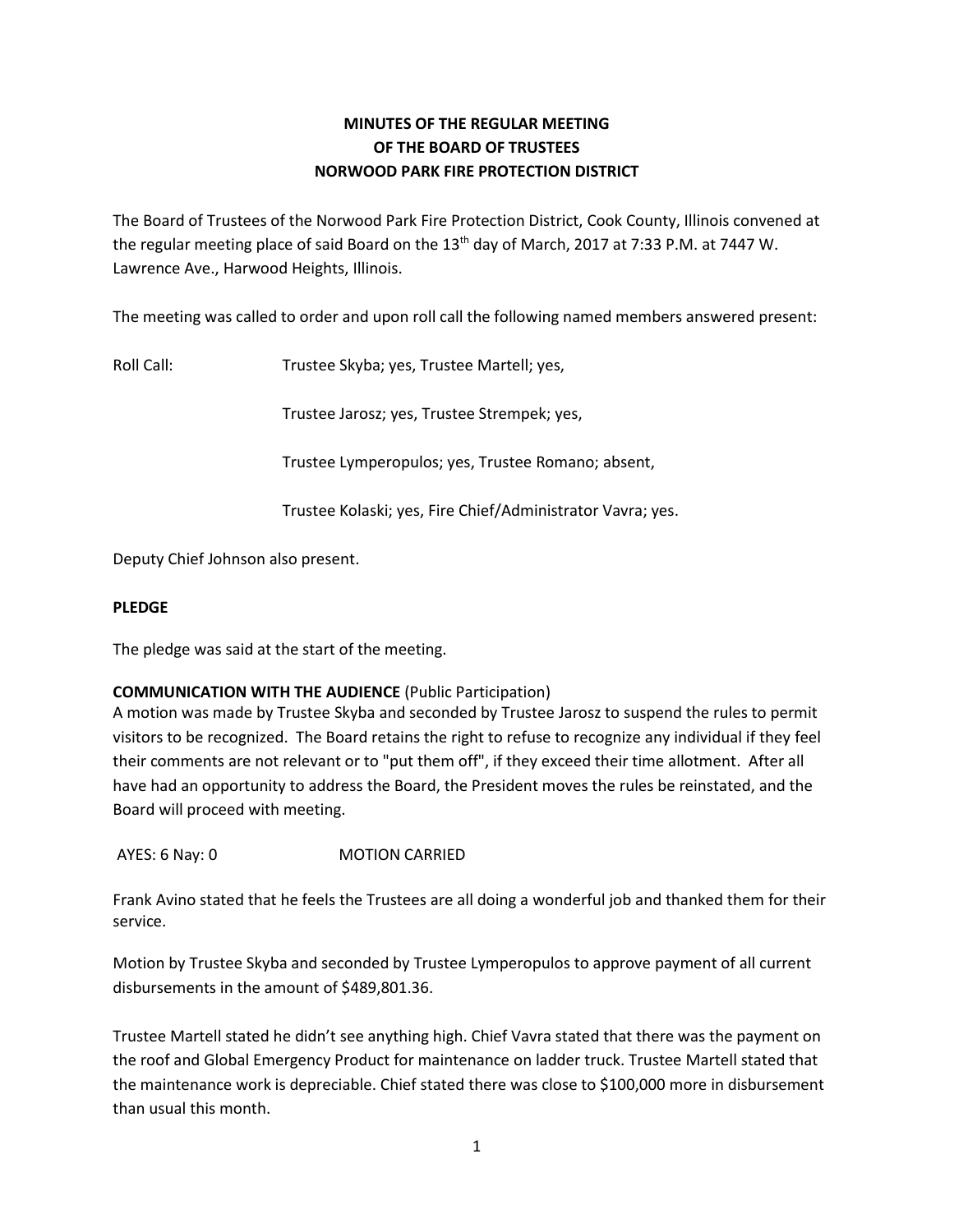| Roll Call:     | Trustee Skyba; yes, Trustee Lymperopulos; yes, |  |
|----------------|------------------------------------------------|--|
|                | Trustee Jarosz; yes, Trustee Strempek; yes,    |  |
|                | Trustee Martell; yes, Trustee Romano; absent,  |  |
|                | Trustee Kolaski; yes.                          |  |
| AYES: 6 Nay: 0 | <b>MOTION CARRIED</b>                          |  |

Motion by Trustee Strempek and seconded by Trustee Lymperopulos to approve the minutes of the Special meeting held on February 9<sup>th</sup>, 2017.

Roll Call: Trustee Lymperopulos; yes, Trustee Strempek; yes,

Trustee Jarosz; yes, Trustee Martell; yes,

Trustee Skyba; yes, Trustee Romano; absent,

Trustee Kolaski; yes

AYES: 6 NAY: 0 MOTION CARRIED

Motion by Trustee Kolaski and seconded by Trustee Jarosz to approve the minutes of the Special meeting held on February 12<sup>th</sup>, 2017.

Roll Call: Trustee Skyba; yes, Trustee Martell; yes,

Trustee Jarosz; yes, Trustee Strempek; yes,

Trustee Lymperopulos; yes, Trustee Romano; absent,

Trustee Kolaski; yes

AYES: 6 NAY: 0 MOTION CARRIED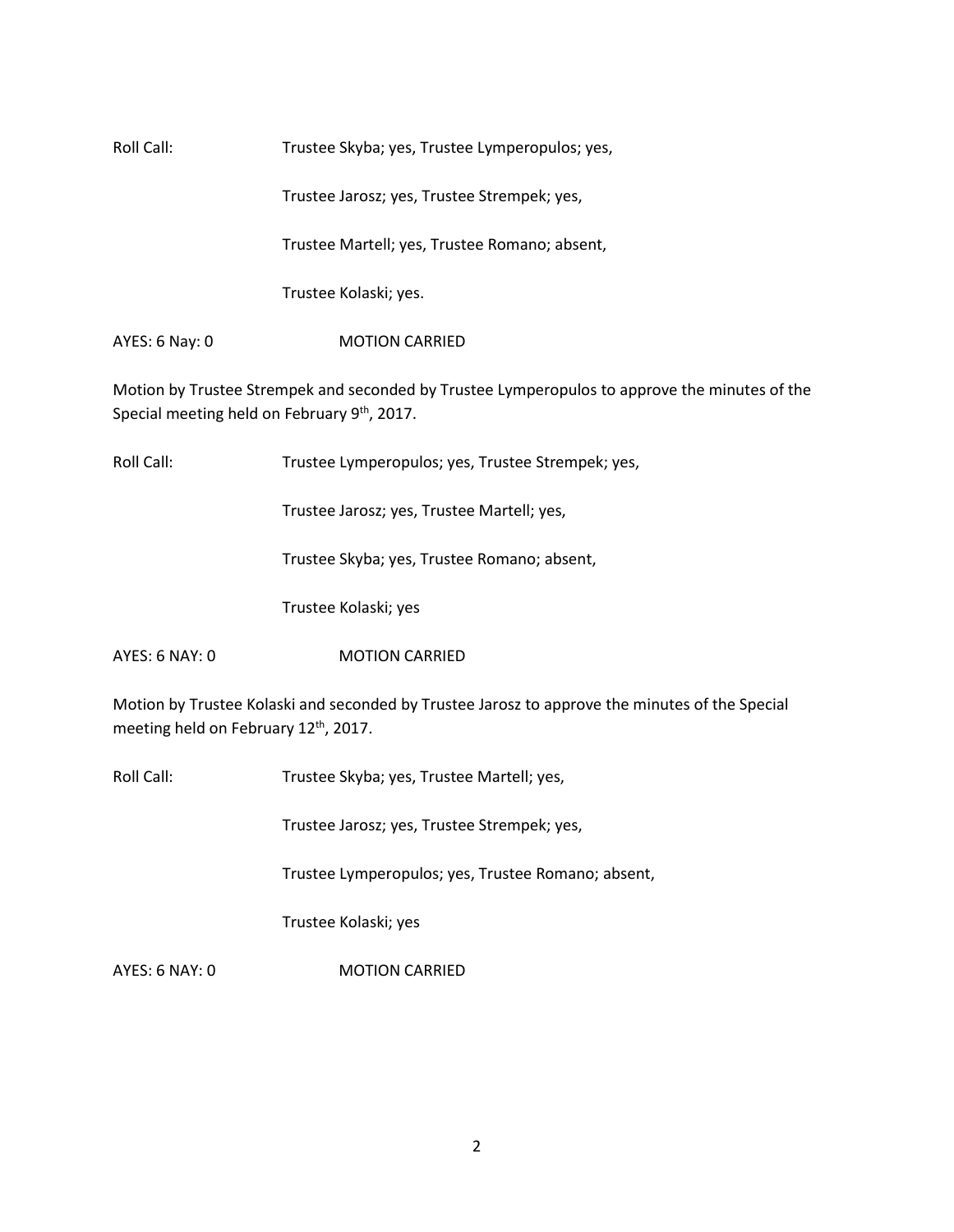Motion by Trustee Skyba and seconded by Trustee Martell to approve the minutes of the Regular meeting held on February 20<sup>th</sup>, 2017.

| Roll Call:     | Trustee Skyba; yes, Trustee Martell; yes,          |
|----------------|----------------------------------------------------|
|                | Trustee Jarosz; yes, Trustee Strempek; yes,        |
|                | Trustee Lymperopulos; yes, Trustee Romano; absent, |
|                | Trustee Kolaski; yes                               |
| AYES: 6 NAY: 0 | <b>MOTION CARRIED</b>                              |

Motion by Trustee Lymperopulos and seconded by Trustee Jarosz to approve and keep closed the minutes of the Closed Session meeting held on February 9<sup>th</sup>, 2017.

Roll Call: Trustee Skyba; yes, Trustee Martell; yes,

Trustee Jarosz; yes, Trustee Strempek; yes,

Trustee Lymperopulos; yes, Trustee Romano; absent,

Trustee Kolaski; yes

AYES: 6 NAY: 0 MOTION CARRIED

Motion by Trustee Kolaski and seconded by Trustee Strempek to approve and keep closed the minutes of the Closed Session meeting held on February 20<sup>th</sup>, 2017.

Roll Call: Trustee Skyba; yes, Trustee Martell; yes,

Trustee Jarosz; yes, Trustee Strempek; yes,

Trustee Lymperopulos; yes, Trustee Romano; absent,

Trustee Kolaski; yes

AYES: 6 NAY: 0 MOTION CARRIED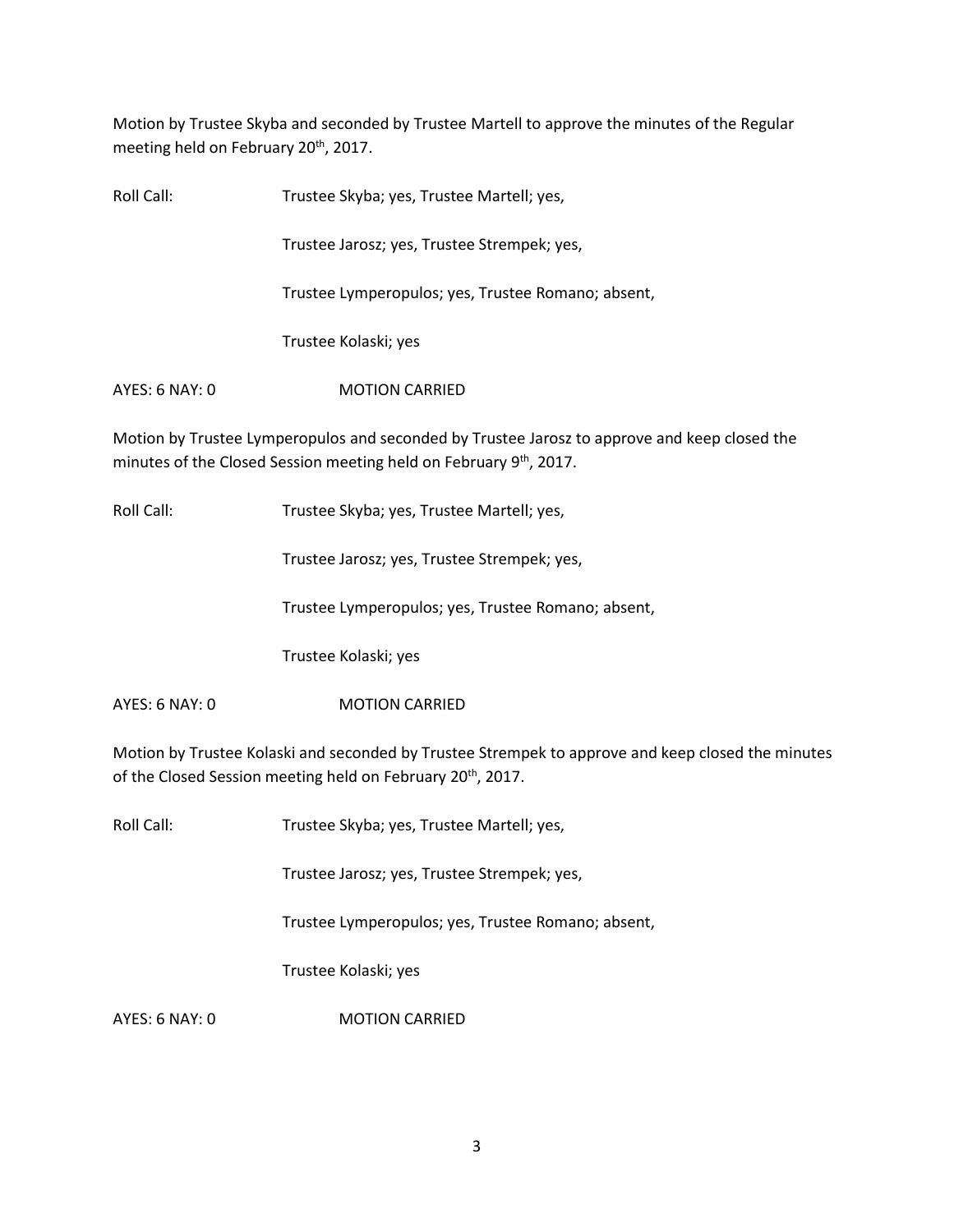#### **TREASURER'S REPORT**

# Schedule of Assets (Arising from Cash Transactions) February 28<sup>th</sup>, 2017

# Assets **Checking and money market accounts (interest rate- APY):**

| Byline Bank checking #4303503 (0.046%)                       | 6,366.69     |
|--------------------------------------------------------------|--------------|
| Byline Bank money market #4303498 (0.295%)                   | 344,769.55   |
| Byline Bank ambulance billing money market #4304492 (0.295%) | 422,714.83   |
| Byline Bank-Medical #1003102                                 | 410.74       |
| Byline Bank- FSA #9990034868                                 | 5,831.04     |
| Total checking and money market accounts                     | \$780,092.85 |

# **Certificates of deposit (interest rate and maturity):**

| Byline Bank (1.00%, 03/02/17)  | 635,844.90     |
|--------------------------------|----------------|
| Belmont Bank (1.00% 08/05/18)  | 128,240.83     |
| Byline Bank (1.00% 03/17/17)   | 431,655.00     |
| Belmont Bank (1.29%, 09/26/17) | 204,921.88     |
| Belmont Bank (1.00% 08/21/16)  | 531,567.97     |
| Belmont Bank (1.00% 07/19/18)  | 376,272.79     |
| Total certificates of deposit  | \$2,309,503.37 |

Total checking, money market and certificates of deposit  $\frac{\$ 3,089,596.22}{\$ 3,089,596.22}$ 

Motion by Trustee Skyba and seconded by Trustee Strempek to approve the Treasurer's report as presented from the Financial Statement for February 2017.

Trustee Martell stated that a CD matured from Byline and was moved to Belmont Bank, there will be another CD maturing in a week and that one will most likely be moved to Belmont Bank as well due to the higher rates. We received around \$1.6 million of our property tax money.

Roll Call: Trustee Skyba; yes, Trustee Martell; yes,

Trustee Jarosz; yes, Trustee Strempek; yes,

Trustee Lymperopulos; yes, Trustee Romano; absent,

Trustee Kolaski; yes AYES: 6 NAY: 0 MOTION CARRIED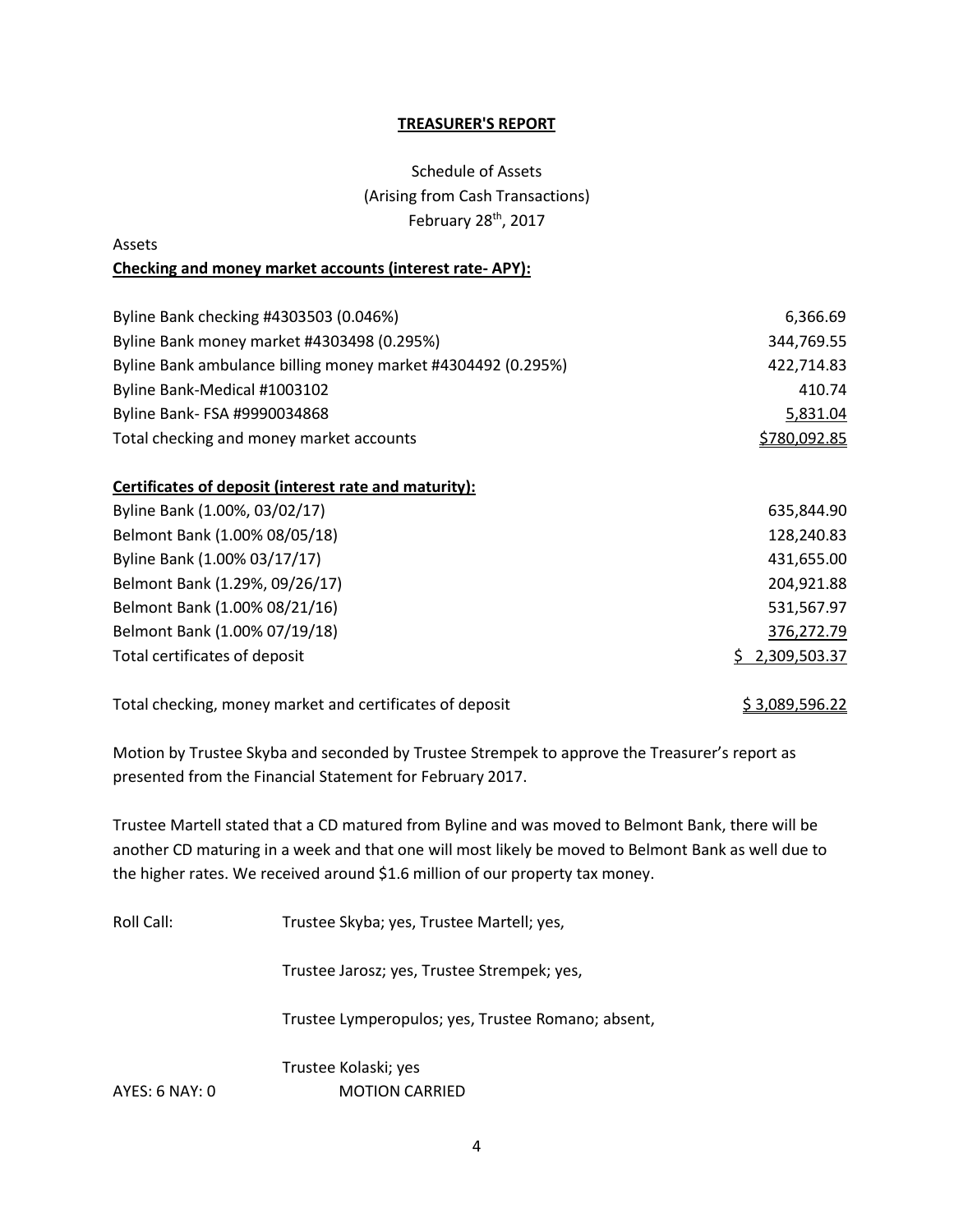# **Chiefs' Report:**

Chief Vavra stated there was a small crash with the ambulance at Norridge Gardens, it will be 100% covered by Corkill Insurance.

Hose purchase will bring us up to a full complement of hose for a fire or during annual hose testing. The other quotes were handed out that was used from 6 months ago.

In the future the chief will work with neighboring department to possibly do a group purchase which will help with cost. This will be done with everything we have in common.

Ambulance 106 had a turbo replaced and control module which opened up the conversation on what to do with the ambulances. Will bring to next board meeting the options for what is best for the ambulances. The diesels are causing us trouble. Possible to re-chassis the ambulance and use the box. Discussion.

Time of day for call volume, most of our calls are in a 12 hour block from 7am-7pm which 75% of the calls did. Break down of calls with EMS to other calls, we were 53% EMS to Fire . We need to use these statistics on how we will deploy our manpower.

Met with Norridge, Harwood Heights and Schiller Park for MCD dispatching. The meeting went really well and he was the only person in the room that has ever been through this before. It is a promising solution. He met with Chief Stenson today and pulled out quotes that were received. Discussion.

Continuing interviews with employees and they are going well.

Had the opportunity to go to Rotary meeting (Chief, Deputy Chief and Trustee Skyba). One option on membership is that we can have District membership and have 4 different people go to the meeting. It would be \$145 a quarter. This would be discussed further.

Trustee Jarosz asked what a good intent call was; chief explained it is when someone calls thinking it is something and it ends up being something else.

Motion by Trustee Martell and seconded by Trustee Jarosz to accept the Chiefs' Report for February 2017 as presented.

AYES: 6 NAY: 0 MOTION CARRIED

**President's Report:** Trustee Martell stated there is nothing to report. Chief and Deputy are doing everything they need to do to make the District operate.

# **Committee Reports:**

Finance Committee- Trustee Martell stated that we will have a meeting soon.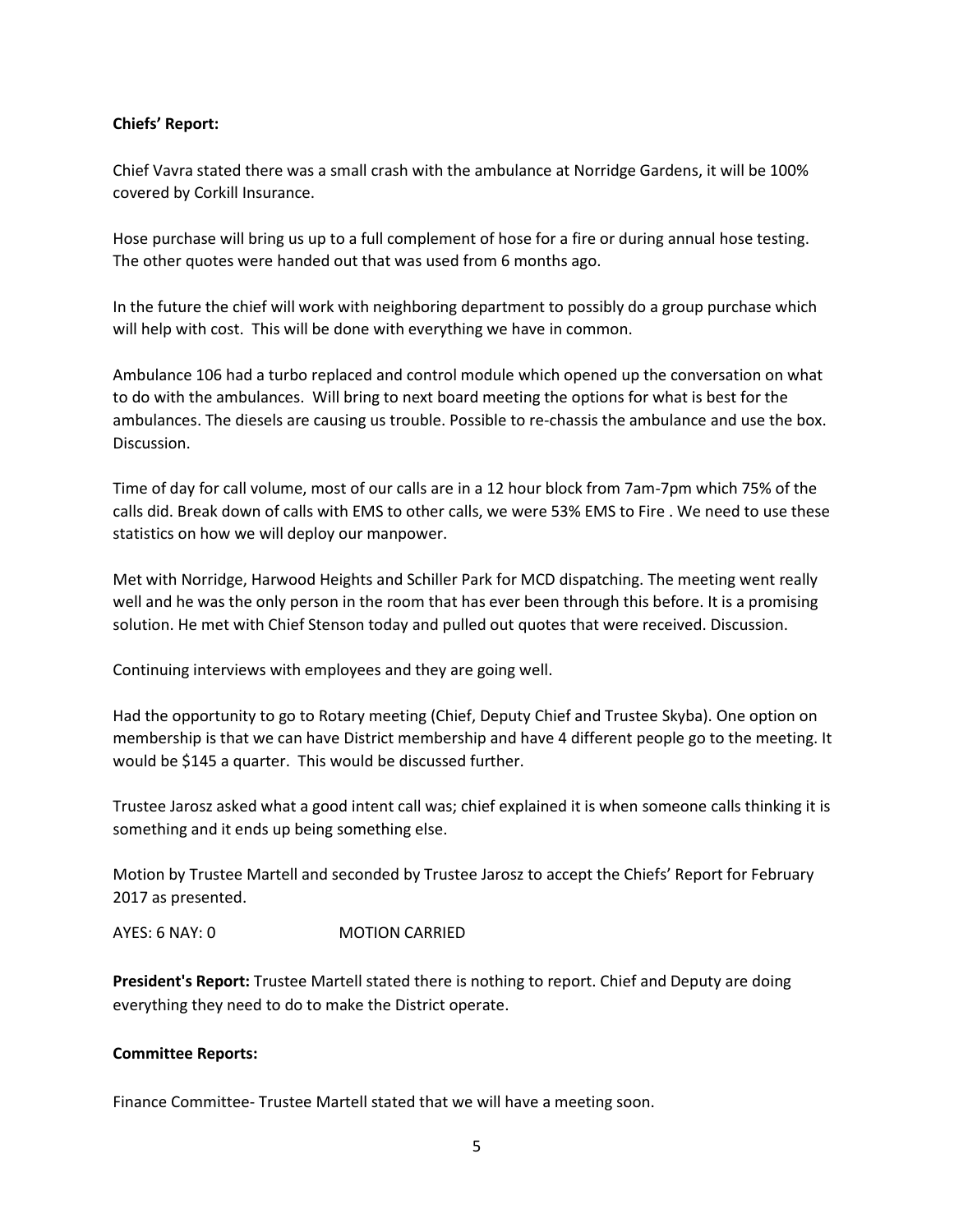Building and Equipment Committee- Trustee Lymperopulos stated there is nothing to report.

Information Technology Committee-Trustee Strempek stated he met with Chief and Deputy Chief. Our company that hosts our website will not be able to maintain the site; we will need to look at options. There are only 4 major players that do Governmental Websites. Other concerns are the internet being slow, switching the email over, IT support and the phone system has reached end of life. The network switch end of life is May of this year. Talked to consultant to include an IT game plan. They feels they need to shop for IT support. He will get 3 proposals for what we are looking for. Discussion.

Policy Committee- Trustee Skyba stated there is something under new business. In your packets there are three versions of agendas to look over. Discussion.

Strategic Planning Committee- Trustee Martell stated that once Chief is done with interviews we will meet.

Human Capital Committee- Trustee Skyba stated there is nothing at this time.

Community Relations Committee-Trustee Jarosz stated that there is nothing at this time but will start looking at Rotary and Chamber of Commerce to join.

Pension Fund- Trustee Martell stated that the next meeting is in April. Chief looked into the why there is a difference in actuary reports. When comparing the two reports there is a different mortality rate table used. Discussion. Trustee Martell and Trustee Romano both would like to get off the Pension Fund it is hard for CPA's to be on a fund when it is only 45% funded. Also looking into fiduciary liability insurance.

# **Old Business:** none

# **New Business:**

Motion by Trustee Kolaski and seconded by Trustee Strempek to table Ordinance #17-1, An Ordinance amending the mandatory retirement age for the Norwood Park Fire Protection District.

Discussion is if it is for the first day or the last day of the day the person turns age 63, attorney requested that it get clarified. Original Ordinance had used the same Ordinance number twice which needs to be corrected.

Roll Call: Trustee Skyba; yes, Trustee Martell; yes,

Trustee Jarosz; yes, Trustee Strempek; yes,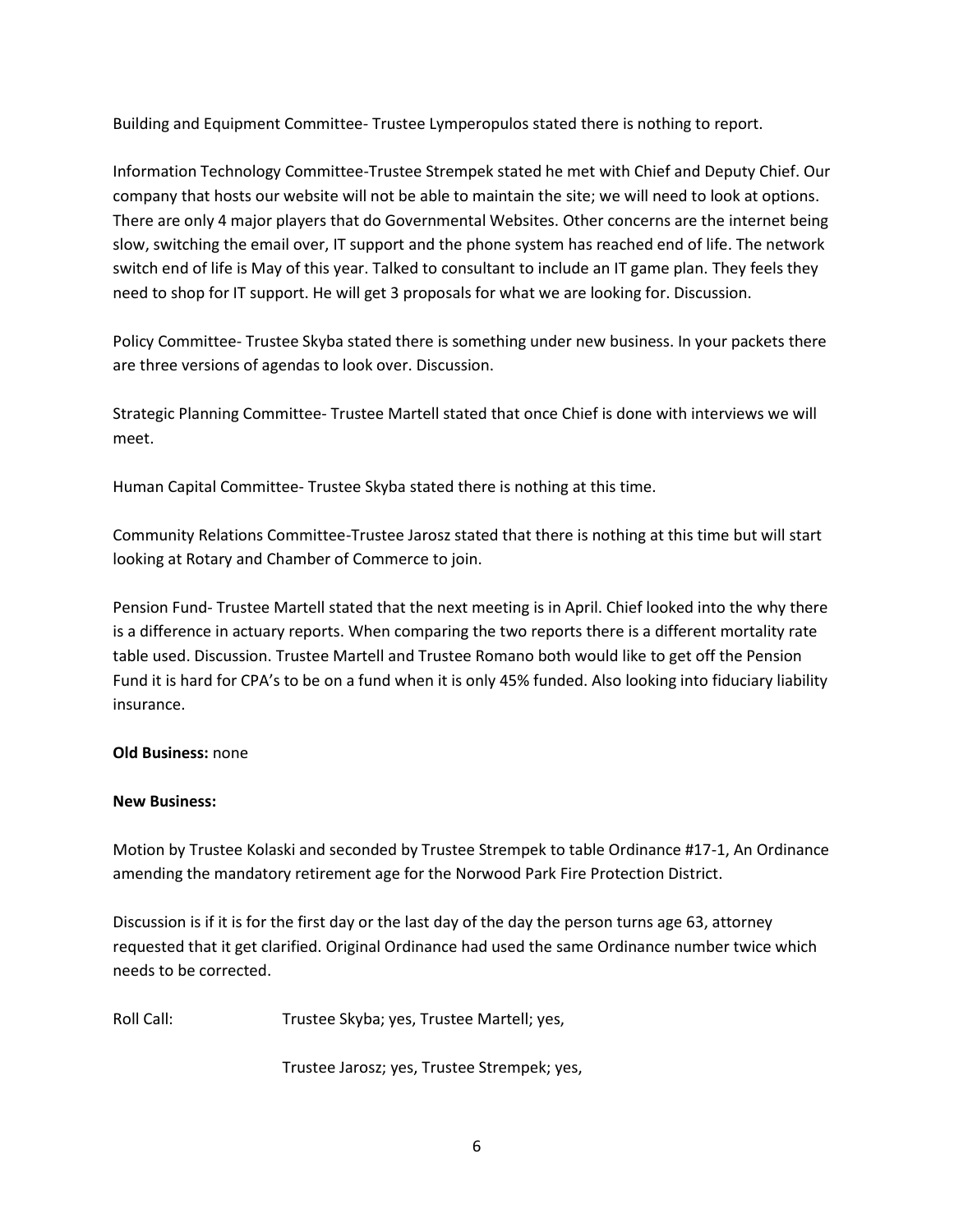Trustee Lymperopulos; yes, Trustee Romano; absent,

Trustee Kolaski; yes

AYES: 6 NAY: 0 MOTION CARRIED

Motion by Trustee Jarosz and seconded by Trustee Lymperopulos to approve the purchase of 12 lengths of 1.75 inch hose, 20 lengths of 2.50 inch hose and 10 lengths of 4 inch hose from Tactical Fire Equipment at a total cost (including shipping) of \$12,511.20.

Discussion on the three quotes.

| Roll Call:     | Trustee Skyba; yes, Trustee Martell; yes,          |
|----------------|----------------------------------------------------|
|                | Trustee Jarosz; yes, Trustee Strempek; yes,        |
|                | Trustee Lymperopulos; yes, Trustee Romano; absent, |
|                | Trustee Kolaski; yes                               |
| AYES: 6 NAY: 0 | <b>MOTION CARRIED</b>                              |
|                |                                                    |

Motion by Trustee Strempek and seconded by Trustee Skyba to go into Closed Session to discuss the appointment, employment, compensation, discipline, performance, or dismissal of specific employee (5 ILCS 120/2(c)(1) and Litigation (5 ILCS 120/2(c)(11)).

Roll Call: Trustee Skyba; yes, Trustee Martell; yes,

Trustee Jarosz; yes, Trustee Strempek; yes,

Trustee Lymperopulos; yes, Trustee Romano; absent,

Trustee Kolaski; yes

AYES: 6 NAY: 0 MOTION CARRIED

Went into Closed Session 8:36.

Returned from Closed Session at 9:54, no decision made, no votes taken.

Roll Call: Trustee Skyba; yes, Trustee Martell; yes,